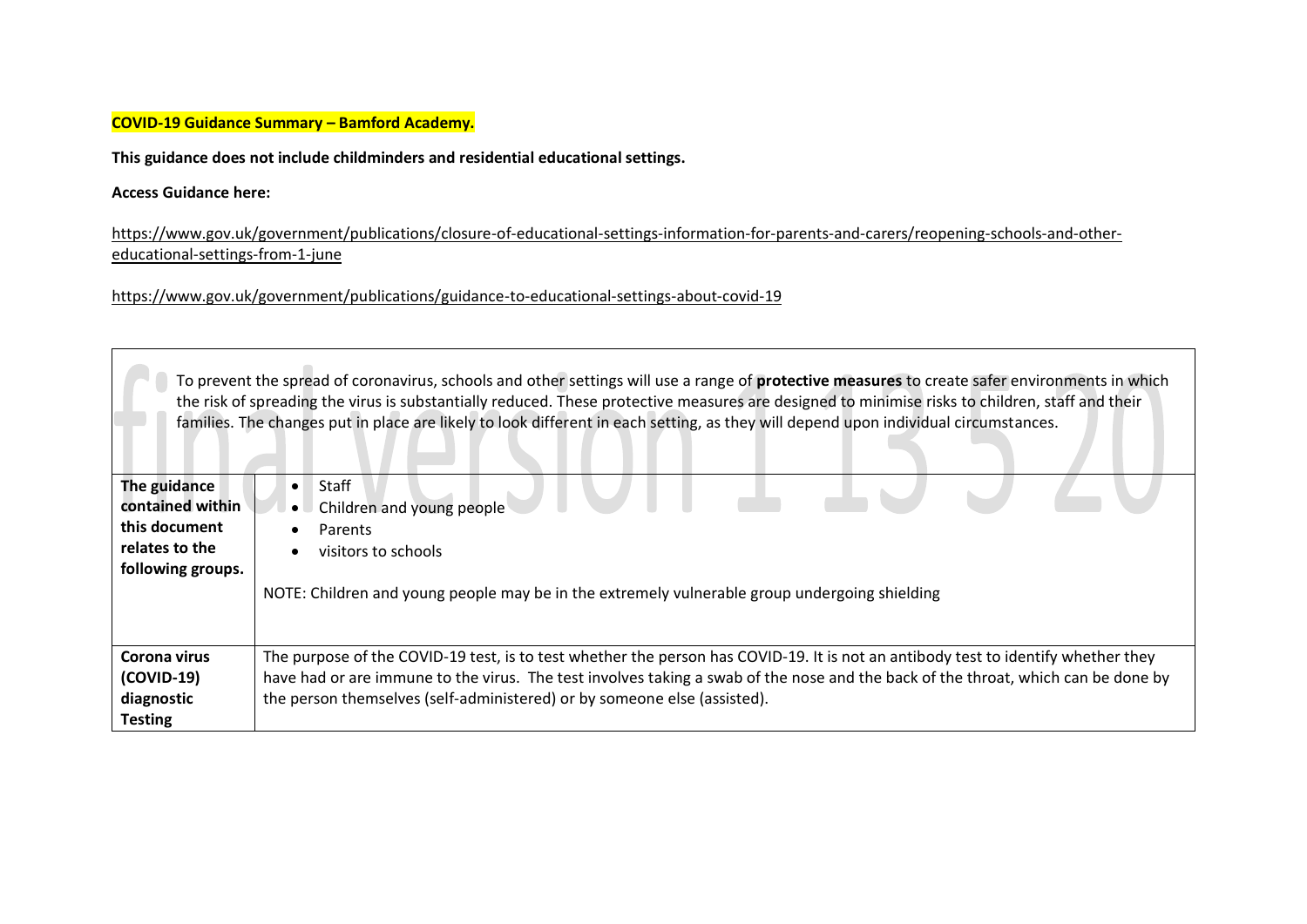|                        | Essential workers and those prioritised for testing include education and childcare workers, including support and teaching staff and     |
|------------------------|-------------------------------------------------------------------------------------------------------------------------------------------|
|                        | specialist education professionals, frontline local authority staff and volunteers, including those working with vulnerable children.     |
|                        | https://www.gov.uk/apply-coronavirus-test                                                                                                 |
|                        |                                                                                                                                           |
|                        | Isolate until a test can be arranged and follow guidance                                                                                  |
|                        | https://www.gov.uk/government/publications/covid-19-stay-at-home-guidance/stay-at-home-guidance-for-households-with-                      |
|                        | possible-coronavirus-covid-19-infection                                                                                                   |
|                        | In Rochdale Borough testing can be accessed in a number of ways:                                                                          |
|                        | Local testing at Hopwood Hall College.                                                                                                    |
|                        | Contact the local testing team - Telephone: 07894 709010 or via email at hmr.swabbing@nhs.net. Upon contact, the team will                |
|                        | conduct a mini triage, book a time slot and send a booking confirmation text message with all the detail for the visit to the local site: |
|                        | Hopwood Hall College, Rochdale Campus, St Mary's Gate, OL12 6RY.                                                                          |
|                        |                                                                                                                                           |
|                        | To access test site the person must drive. There is no option to use public transport, walk or take a taxi. If you can't drive you can    |
|                        | arrange for a household member only to drive through the test site and person to be tested should sit in the passenger seat behind        |
|                        | the driver                                                                                                                                |
|                        | Staff attending a test site must take with them photo ID and the mobile number provided to allow communication on site                    |
|                        |                                                                                                                                           |
|                        |                                                                                                                                           |
|                        | <b>Home testing</b><br>Home testing is aimed specifically at people who cannot get to test sites. It should                               |
|                        | should only be requested from the Rochdale site if the staff member cannot drive or be driven to the test centre or is unable to          |
|                        | travel.                                                                                                                                   |
|                        | The school has a number of test kits available from PHE.                                                                                  |
|                        |                                                                                                                                           |
|                        |                                                                                                                                           |
| <b>Risk assessment</b> |                                                                                                                                           |
|                        |                                                                                                                                           |
|                        |                                                                                                                                           |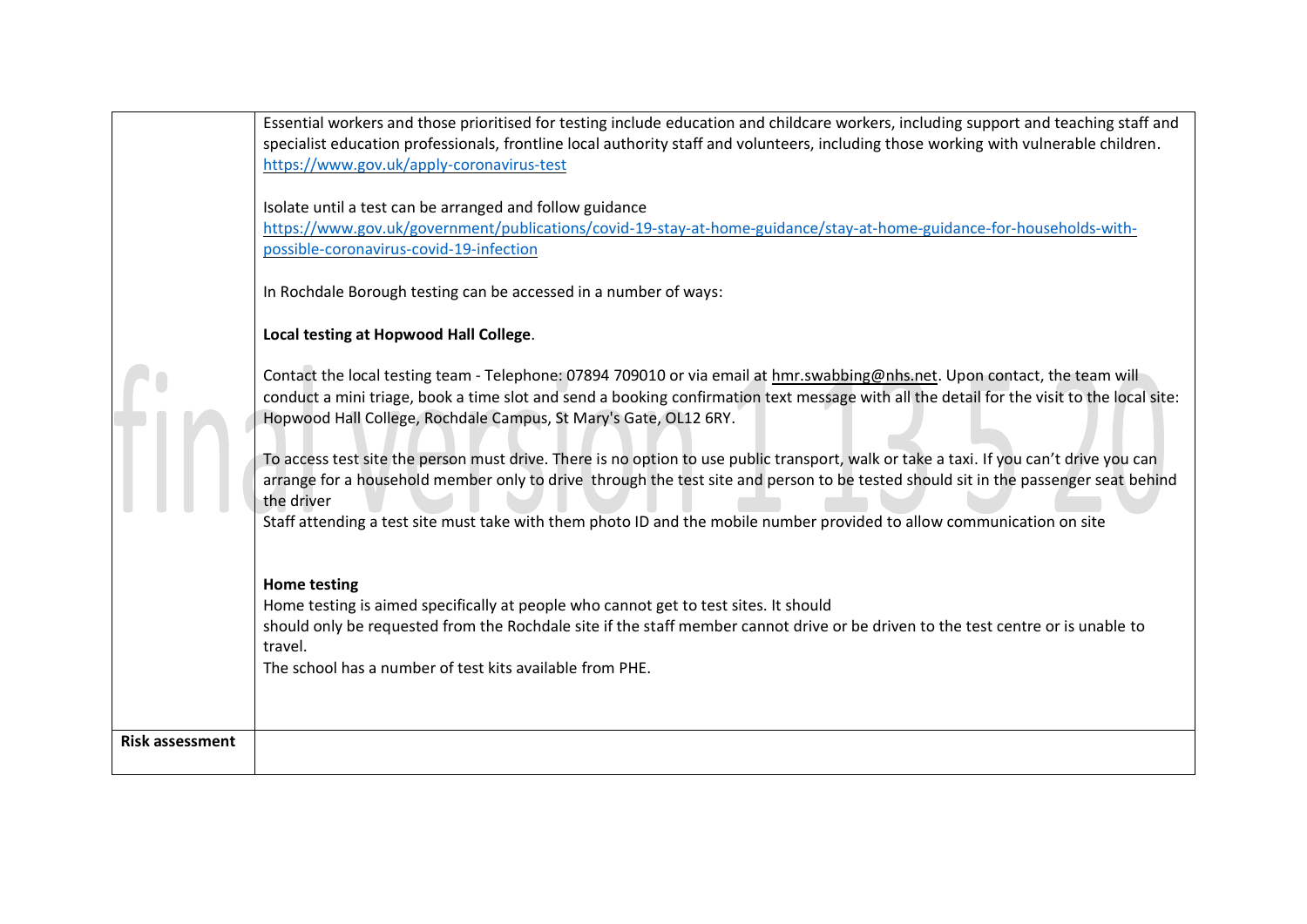| Protective  | Shielding and protecting children and young people on medical grounds as extremely vulnerable from COVID-19. This advice also                                                                                                                                                                                                                                                                                                                                                                                                                                                                                                                                                                                                                                                                                                                                                                                                                                                                                                                                                                                                                                                                                                                                                                                                                                                                                                                                                                                                                                                                                                                                                                                                            |  |  |  |
|-------------|------------------------------------------------------------------------------------------------------------------------------------------------------------------------------------------------------------------------------------------------------------------------------------------------------------------------------------------------------------------------------------------------------------------------------------------------------------------------------------------------------------------------------------------------------------------------------------------------------------------------------------------------------------------------------------------------------------------------------------------------------------------------------------------------------------------------------------------------------------------------------------------------------------------------------------------------------------------------------------------------------------------------------------------------------------------------------------------------------------------------------------------------------------------------------------------------------------------------------------------------------------------------------------------------------------------------------------------------------------------------------------------------------------------------------------------------------------------------------------------------------------------------------------------------------------------------------------------------------------------------------------------------------------------------------------------------------------------------------------------|--|--|--|
| $measure -$ | relates to extremely vulnerable children in mainstream and special schools.                                                                                                                                                                                                                                                                                                                                                                                                                                                                                                                                                                                                                                                                                                                                                                                                                                                                                                                                                                                                                                                                                                                                                                                                                                                                                                                                                                                                                                                                                                                                                                                                                                                              |  |  |  |
| What is     | People falling into this extremely vulnerable group include:                                                                                                                                                                                                                                                                                                                                                                                                                                                                                                                                                                                                                                                                                                                                                                                                                                                                                                                                                                                                                                                                                                                                                                                                                                                                                                                                                                                                                                                                                                                                                                                                                                                                             |  |  |  |
| shielding?  | Solid organ transplant recipients.<br>1.<br>People with specific cancers:<br>2.<br>people with cancer who are undergoing active chemotherapy<br>people with lung cancer who are undergoing radical radiotherapy<br>people with cancers of the blood or bone marrow such as leukaemia, lymphoma or myeloma who are at any stage of<br>treatment<br>people having immunotherapy or other continuing antibody treatments for cancer<br>people having other targeted cancer treatments which can affect the immune system, such as protein kinase<br>inhibitors or PARP inhibitors<br>people who have had bone marrow or stem cell transplants in the last 6 months, or who are still taking<br>immunosuppression drugs<br>People with severe respiratory conditions including all cystic fibrosis, severe asthma and severe COPD.<br>3.<br>4. People with rare diseases and inborn errors of metabolism that significantly increase the risk of infections (such as SCID,<br>homozygous sickle cell).<br>People on immunosuppression therapies sufficient to significantly increase risk of infection.<br>5.<br>Women who are pregnant with significant heart disease, congenital or acquired.<br>6.<br>NHS England is directly contacting people with these conditions to provide further advice.<br>https://www.gov.uk/government/publications/guidance-on-shielding-and-protecting-extremely-vulnerable-persons-from-covid-<br>19/guidance-on-shielding-and-protecting-extremely-vulnerable-persons-from-covid-19#parents-and-schools-with-clinically-<br>extremely-vulnerable-children<br>Shielding ceased on 1 <sup>st</sup> August, however, some staff still have letters issued from NHS regarding specific personal circumstances. |  |  |  |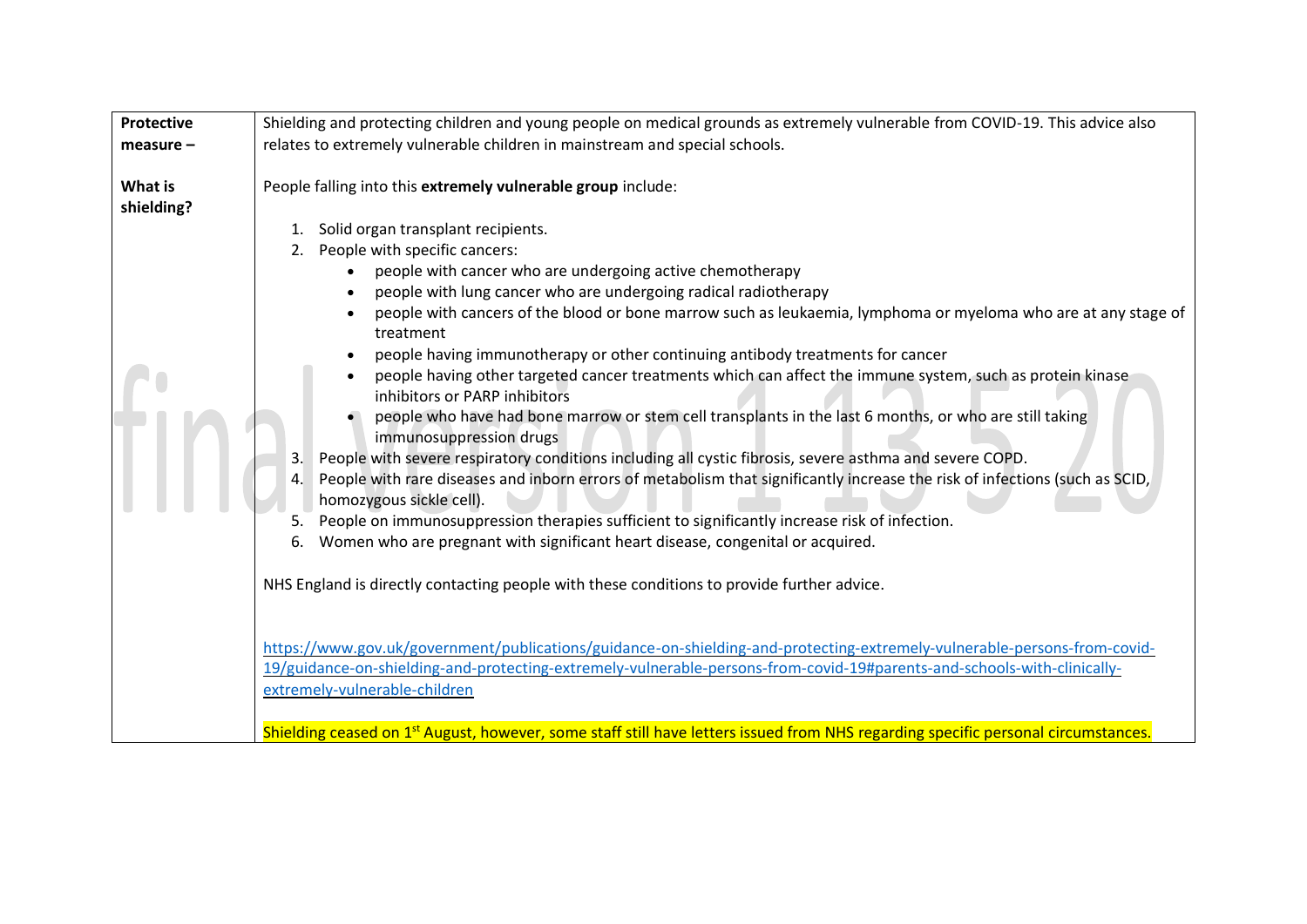| Protective<br>Social distancing for settings with very young children will be harder to maintain. Staff should implement the recommended                                                                                                                                                                                                                                                                                                                                                                                                                                                                                                                                                                                                                                                                                                                                                                                                                                                                                                                                                                                                                                                                                                                                                                                                                                                                                                                                                                                                                                                                                                                                                                                                                                                                                                                                          |  |
|-----------------------------------------------------------------------------------------------------------------------------------------------------------------------------------------------------------------------------------------------------------------------------------------------------------------------------------------------------------------------------------------------------------------------------------------------------------------------------------------------------------------------------------------------------------------------------------------------------------------------------------------------------------------------------------------------------------------------------------------------------------------------------------------------------------------------------------------------------------------------------------------------------------------------------------------------------------------------------------------------------------------------------------------------------------------------------------------------------------------------------------------------------------------------------------------------------------------------------------------------------------------------------------------------------------------------------------------------------------------------------------------------------------------------------------------------------------------------------------------------------------------------------------------------------------------------------------------------------------------------------------------------------------------------------------------------------------------------------------------------------------------------------------------------------------------------------------------------------------------------------------|--|
| measures as far as they are able, whilst ensuring children are kept safe and well cared for. Bird signs on floor indicate safe distances<br>$measure -$                                                                                                                                                                                                                                                                                                                                                                                                                                                                                                                                                                                                                                                                                                                                                                                                                                                                                                                                                                                                                                                                                                                                                                                                                                                                                                                                                                                                                                                                                                                                                                                                                                                                                                                           |  |
| for children. Staff have signage to direct them. All staff issued with visors.                                                                                                                                                                                                                                                                                                                                                                                                                                                                                                                                                                                                                                                                                                                                                                                                                                                                                                                                                                                                                                                                                                                                                                                                                                                                                                                                                                                                                                                                                                                                                                                                                                                                                                                                                                                                    |  |
| <b>Social distancing</b>                                                                                                                                                                                                                                                                                                                                                                                                                                                                                                                                                                                                                                                                                                                                                                                                                                                                                                                                                                                                                                                                                                                                                                                                                                                                                                                                                                                                                                                                                                                                                                                                                                                                                                                                                                                                                                                          |  |
| Staff should:                                                                                                                                                                                                                                                                                                                                                                                                                                                                                                                                                                                                                                                                                                                                                                                                                                                                                                                                                                                                                                                                                                                                                                                                                                                                                                                                                                                                                                                                                                                                                                                                                                                                                                                                                                                                                                                                     |  |
| tell children, parents, carers or any visitors, such as suppliers, not to enter the education or childcare setting if they are<br>displaying any symptoms of coronavirus (COVID-19). We have clear signage at Bamford to inform parents and visitors of this.<br>consider how children arrive at the education or childcare setting, and reduce any unnecessary travel on coaches, buses or<br>public transport<br>Limit the amount of contact between different groups of children (such as smaller class sizes with children and staff spread<br>out more<br><b>Staggered session times</b><br>ensure class sizes reflect the numbers of teaching staff available and are kept as small as possible - no more than 30<br>children, average 2 staff<br>stagger lunch times, break times, and the movement of pupils around the school, to reduce large groups of children<br>gathering. One way system in place, 1 bubble per area of school, per session time. 4 separate units can keep bubbles<br>separate.<br>discourage parents from gathering at school gates. Guidance sent by Ping and newsletter. Office staff on hand to guide<br>parents.<br>try to follow the social distancing guidelines<br>As much as possible, settings should seek to prevent the sharing of food, drink, utensils, equipment and toys. Equipment, toys and<br>surfaces should be cleaned and disinfected more frequently. - Please regularly spray and wipe the equipment children use in the<br>clasrooms such as ipads. The cleaners will clean the classrooms and common areas over lunch. Staffroom is recommissioned because<br>number of staff in at any one time greatly reduced. Cleaners to clean and sanitise after each staff bubble use.<br>https://www.gov.uk/government/publications/coronavirus-covid-19-implementing-social-distancing-in-education-and-<br>childcare-settings |  |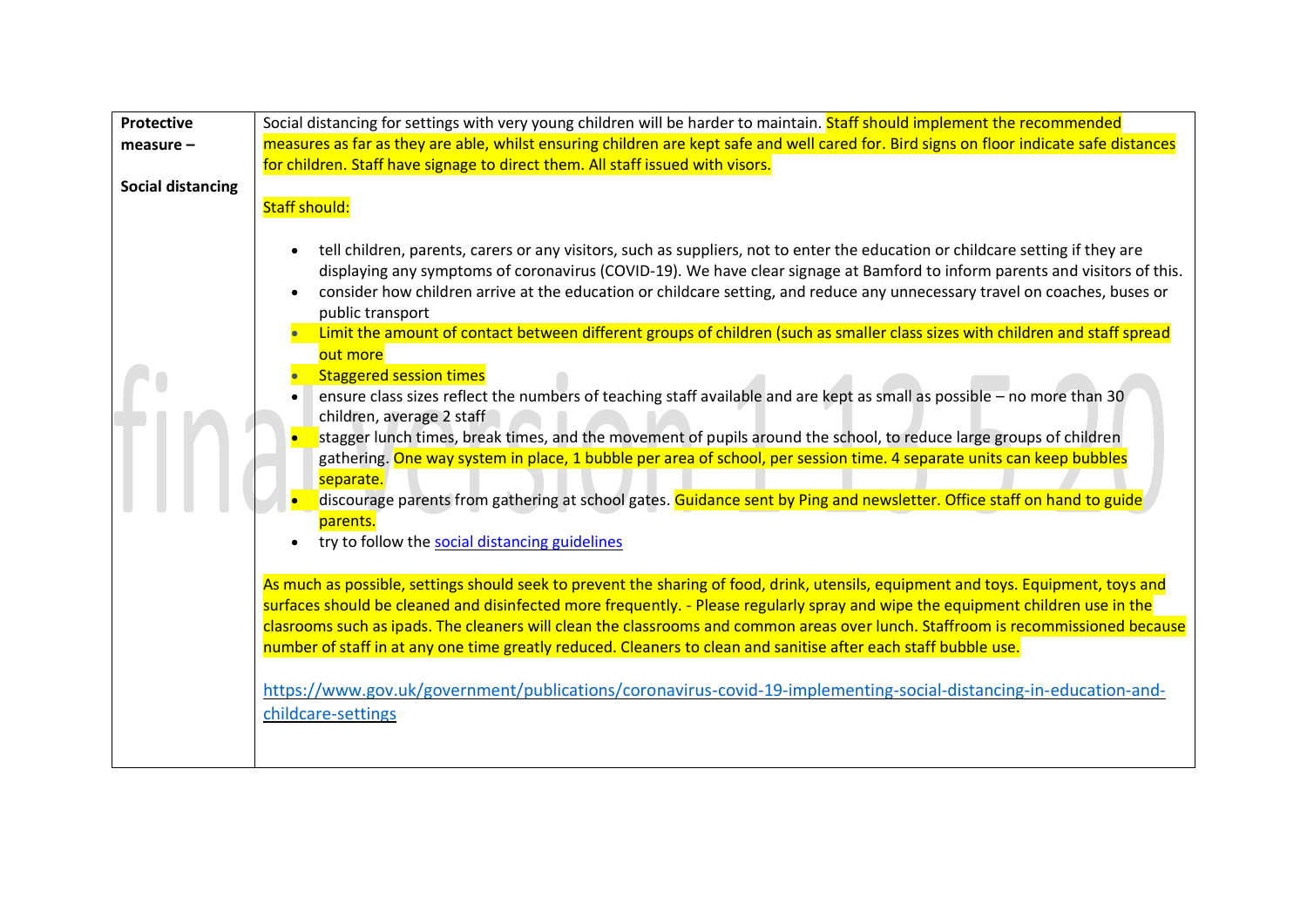|                   | All people coming in to school should wash their hands with soap and water for at least 20 seconds on arrival and often while they |  |  |
|-------------------|------------------------------------------------------------------------------------------------------------------------------------|--|--|
|                   | are there. No visitors allowed onsite unless in exceptional circumstances relating to safety checks.                               |  |  |
| <b>Protective</b> |                                                                                                                                    |  |  |
| $measure -$       | General principles include ensuring all staff, children and school visitors:                                                       |  |  |
|                   |                                                                                                                                    |  |  |
| Handwashing       | wash their hands more often - with soap and running water for at least 20 seconds or use a hand sanitiser when you get             |  |  |
| and respiratory   | home or into work, when you blow your nose, sneeze or cough, eat or handle food. Ensure help is available for children and         |  |  |
| hygiene           | young people who have trouble washing their hands – staff and children wash their hands at least at key points during the          |  |  |
|                   | day: entry to school, before break, before lunch, after lunch, at hometime.                                                        |  |  |
|                   | avoid touching your eyes, nose, and mouth with unwashed hands                                                                      |  |  |
|                   | avoid close contact with people who have symptoms                                                                                  |  |  |
|                   | cover your cough or sneeze with a tissue, then throw the tissue in a bin and wash your hands. Promote the promoting the            |  |  |
|                   | catch it, bin it, kill it approach                                                                                                 |  |  |
|                   | clean and disinfect frequently touched objects and surfaces in the home                                                            |  |  |
|                   | Additional cleaning schedules for each bubble                                                                                      |  |  |
|                   |                                                                                                                                    |  |  |
|                   |                                                                                                                                    |  |  |
|                   |                                                                                                                                    |  |  |
|                   |                                                                                                                                    |  |  |
|                   |                                                                                                                                    |  |  |
|                   | https://assets.publishing.service.gov.uk/government/uploads/system/uploads/attachment data/file/877530/Best Practice hand          |  |  |
|                   | wash.pdf                                                                                                                           |  |  |
|                   |                                                                                                                                    |  |  |
|                   |                                                                                                                                    |  |  |
|                   |                                                                                                                                    |  |  |
|                   | https://www.facebook.com/PublicHealthEngland/videos/catch-it-bin-it-kill-it/1662404137130262/                                      |  |  |
|                   |                                                                                                                                    |  |  |
|                   | https://www.england.nhs.uk/south/wp-content/uploads/sites/6/2017/09/catch-bin-kill.pdf                                             |  |  |
|                   |                                                                                                                                    |  |  |
|                   |                                                                                                                                    |  |  |
|                   |                                                                                                                                    |  |  |
|                   |                                                                                                                                    |  |  |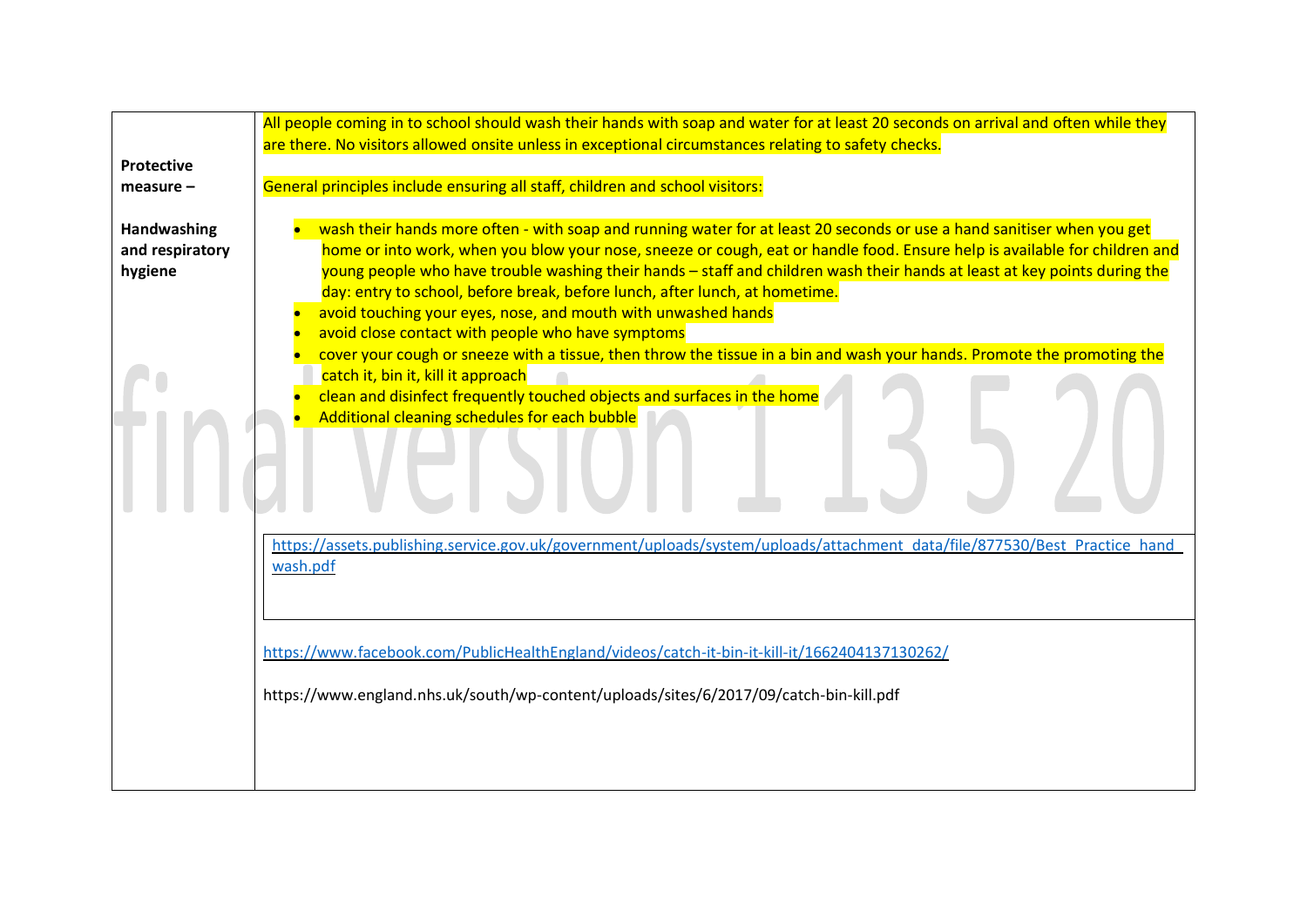| <b>Protective</b>   | Frequently clean and disinfect objects and surfaces that are touched regularly using standard cleaning products.                    |  |  |
|---------------------|-------------------------------------------------------------------------------------------------------------------------------------|--|--|
| $measure -$         | A separate detailed RA has been shared with cleaning and site staff                                                                 |  |  |
|                     |                                                                                                                                     |  |  |
| <b>Cleaning and</b> | In undertaking cleaning duties, usual household products, such as detergents and bleach should be used as these will be very        |  |  |
| disinfection        | effective at getting rid of the virus on surfaces. Frequently touched surfaces should be cleaned regularly.                         |  |  |
|                     |                                                                                                                                     |  |  |
|                     | Cleaning of hoist after use with each child/young person                                                                            |  |  |
|                     |                                                                                                                                     |  |  |
|                     | Patient care equipment should be cleaned according to manufacturer's instructions, and where possible with chlorine-based           |  |  |
|                     | disinfectant, 70% alcohol or an alternative disinfectant used within the organisation that is effective against enveloped viruses.  |  |  |
|                     | Where it is not readily amenable to cleaning, such as blood pressure cuffs, it should be disposed of to waste.                      |  |  |
|                     |                                                                                                                                     |  |  |
|                     | https://www.gov.uk/government/publications/wuhan-novel-coronavirus-infection-prevention-and-control/reducing-the-risk-              |  |  |
|                     | oftransmission-of-covid-19-in-the-hospital-setting                                                                                  |  |  |
|                     |                                                                                                                                     |  |  |
|                     | Personal protective equipment (PPE)                                                                                                 |  |  |
|                     |                                                                                                                                     |  |  |
|                     | The minimum PPE to be worn for cleaning an area where a person with possible or confirmed coronavirus (COVID-19) is disposable      |  |  |
|                     | gloves and an apron. Hands should be washed with soap and water for 20 seconds after all PPE has been removed. All classes have     |  |  |
|                     | been provided with PPE for care of a child that becomes ill.                                                                        |  |  |
|                     |                                                                                                                                     |  |  |
|                     |                                                                                                                                     |  |  |
|                     | <b>Cleaning and disinfection</b>                                                                                                    |  |  |
|                     |                                                                                                                                     |  |  |
|                     | All surfaces that the symptomatic person has come into contact with must be cleaned and disinfected, including:                     |  |  |
|                     | Objects which are visibly contaminated with body fluids<br>$\bullet$                                                                |  |  |
|                     | All potentially contaminated high-contact areas such as bathrooms, door handles, telephones, grab-rails in corridors and            |  |  |
|                     | stairwells.                                                                                                                         |  |  |
|                     |                                                                                                                                     |  |  |
|                     | Use disposable cloths or paper roll and disposable mop heads, to clean all hard surfaces, floors, chairs, door handles and sanitary |  |  |
|                     | fittings, following one of the options below:                                                                                       |  |  |
|                     |                                                                                                                                     |  |  |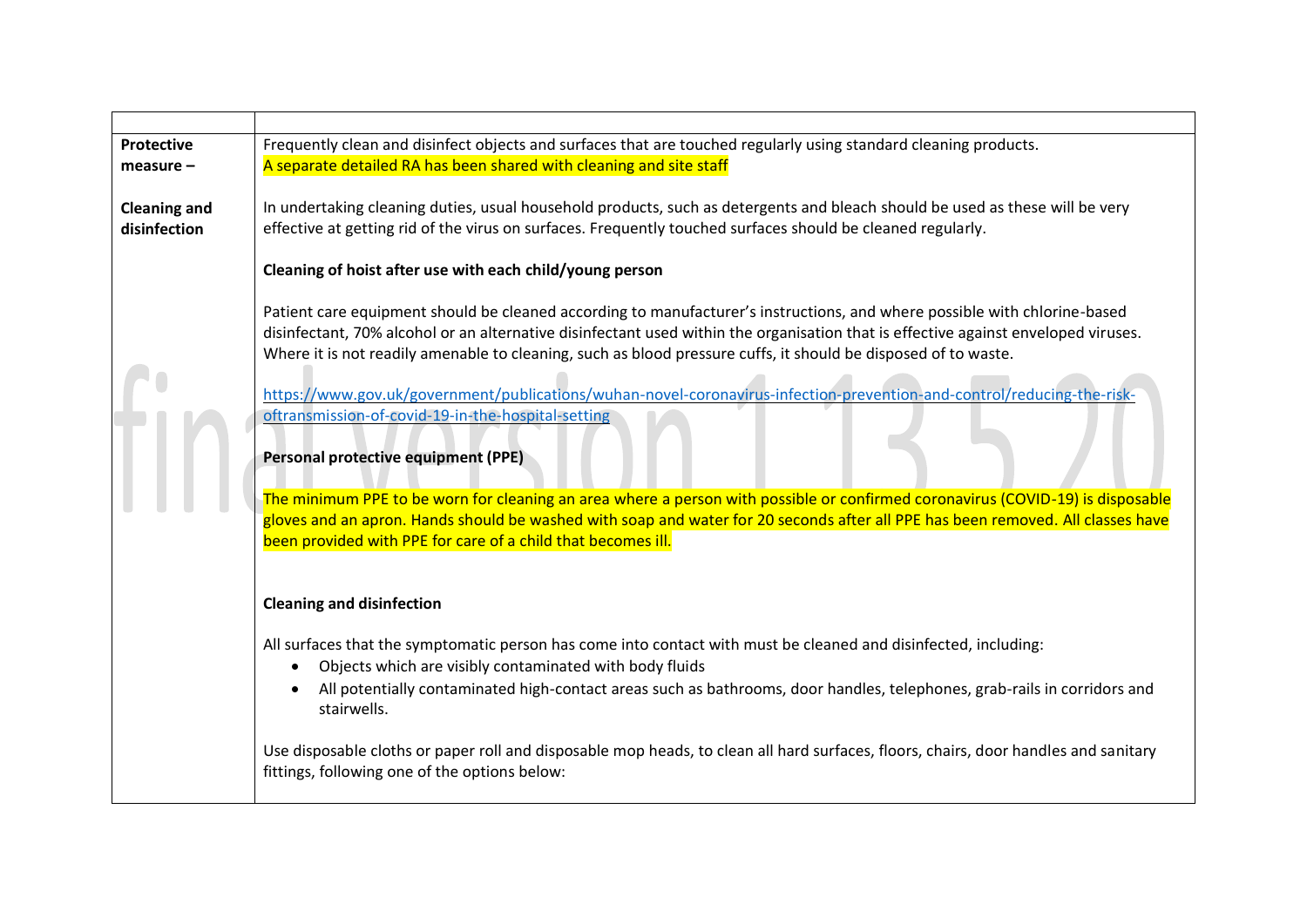|                                 | Use either a combined detergent disinfectant solution at a dilution of 1,000 parts per million available chlorine<br>$\bullet$                                                                 |
|---------------------------------|------------------------------------------------------------------------------------------------------------------------------------------------------------------------------------------------|
|                                 | or<br>A household detergent followed by disinfection (1000 ppm av.cl.). Follow manufacturer's instructions for dilution,<br>application and contact times for all detergents and disinfectants |
|                                 | or<br>If an alternative disinfectant is used within the organisation, this should be checked and ensure that it is effective against<br>enveloped viruses                                      |
|                                 | Avoid creating splashes and spray when cleaning.                                                                                                                                               |
|                                 | Any cloths and mop heads used must be disposed of and should be put into waste bags as outlined below.                                                                                         |
|                                 | When items cannot be cleaned using detergents or laundered, for example, upholstered furniture and mattresses, steam cleaning<br>should be used.                                               |
|                                 | Any items that are heavily contaminated with body fluids and cannot be cleaned by washing should be disposed of.                                                                               |
|                                 | https://www.gov.uk/government/publications/covid-19-decontamination-in-non-healthcare-settings/covid-19-decontamination-in-<br>non-healthcare-settings                                         |
|                                 | https://www.healthline.com/health/how-long-does-coronavirus-last-on-surfaces                                                                                                                   |
|                                 |                                                                                                                                                                                                |
| Deep cleaning                   | Deep cleaning to take place over weekend - site manager and cleaning staff have additional hours for this. Peacocks provision                                                                  |
| (disinfection) of<br>the school | reduced hours to afford additional cleaning each day.                                                                                                                                          |
| building                        |                                                                                                                                                                                                |
| <b>Provision of</b>             | School meals will be served in classrooms. One member of staff to stay with the class while the other member collects packed                                                                   |
| meals general                   | lunches from the kitchen. Send children to wash their hands before lunch. For KS2 slots are staggered to prevent congestion. Tell                                                              |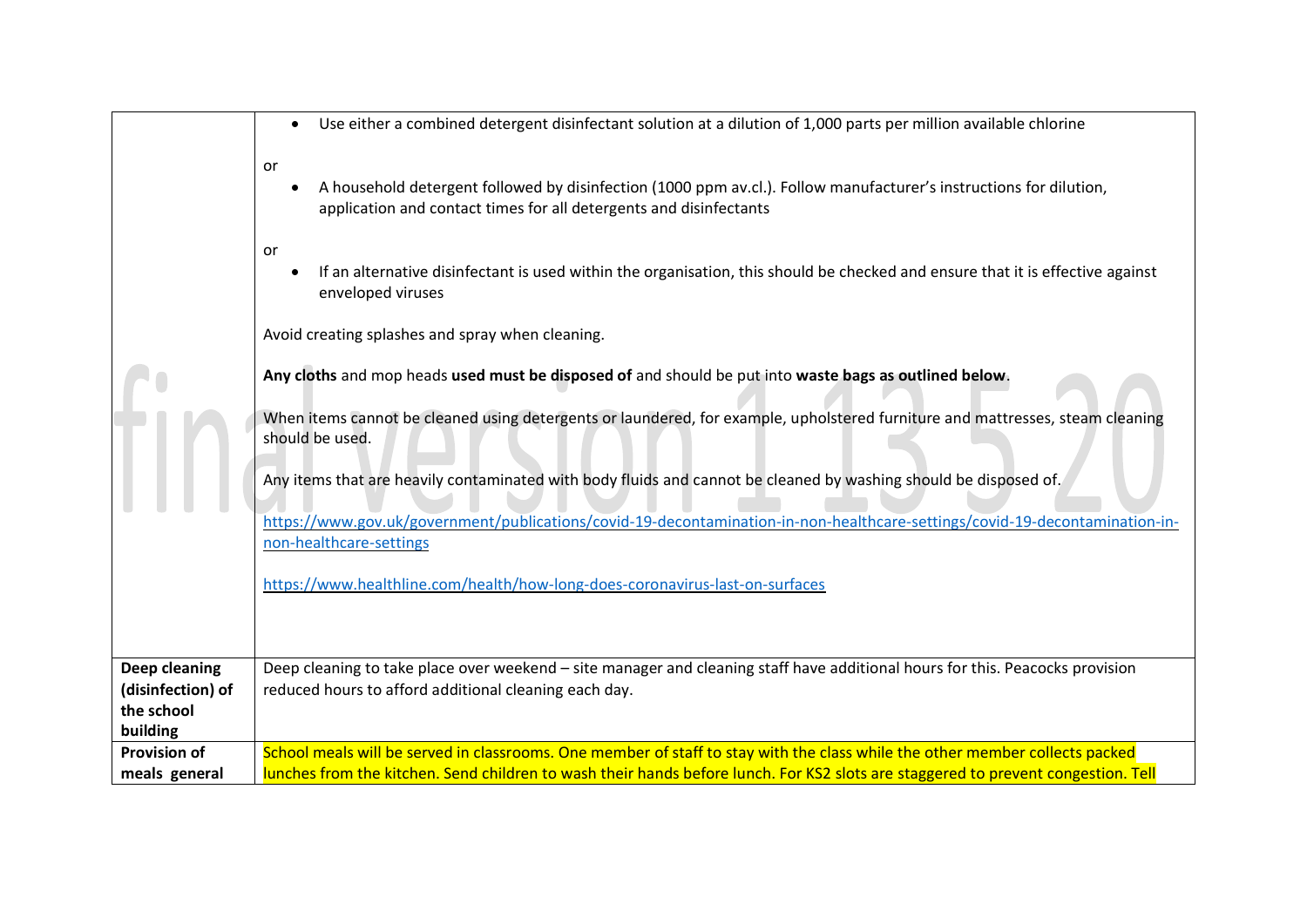|                      | your children that if they do see someone on their corridor from another bubble to use the birds on the floor as guidance to keep 2<br>meteres away from them. |
|----------------------|----------------------------------------------------------------------------------------------------------------------------------------------------------------|
| Cleaning /           |                                                                                                                                                                |
| maintainance of      |                                                                                                                                                                |
| <b>Specialist</b>    |                                                                                                                                                                |
| <b>Equipment and</b> |                                                                                                                                                                |
| communication        |                                                                                                                                                                |
| Aids                 |                                                                                                                                                                |
| <b>Personal Care</b> | Feeding - Tube/ by hand/ supported                                                                                                                             |
|                      | Toileting                                                                                                                                                      |
| <b>Moving and</b>    | <b>Medications</b>                                                                                                                                             |
| handling             | Suction                                                                                                                                                        |
|                      | Therapeutic input<br>$\sqrt{2}$                                                                                                                                |
|                      | Positive handling                                                                                                                                              |
| <b>Protective</b>    | What should you do if you develop symptoms of coronavirus (COVID-19)?                                                                                          |
| measure $-$          |                                                                                                                                                                |
|                      | If you develop symptoms of COVID-19 (high temperature above 37.8 °C and/or new and continuous cough), seek clinical advice using                               |
| Self-isolation       | the NHS 111 online coronavirus service or call NHS 111 if you don't have internet access. Do this as soon as you get symptoms.                                 |
|                      | Please let the Principal know immediately if you become ill. If you become ill with suspected Covid-19 whilst onsite, we will send you                         |
|                      | home to self isolate and be tested, dismiss your bubble, all of whom will self isolate and deep clean the area. We will contact PHE for                        |
|                      | further advice.                                                                                                                                                |
|                      |                                                                                                                                                                |
|                      | In an emergency, call 999 if you are seriously ill. Do not visit the GP, pharmacy, urgent care centre or a hospital.                                           |
|                      |                                                                                                                                                                |
|                      | To help the NHS provide you with the best care if you need to go to hospital as a result of catching coronavirus, we ask that you                              |
|                      | prepare a single hospital bag. This should include your emergency contact, a list of the medications you take (including dose and                              |
|                      | frequency), any information on your planned care appointments and things you would need for an overnight stay (snacks, pyjamas,                                |
|                      | toothbrush, medication and so on). If you have an advanced care plan, please include that.                                                                     |
|                      |                                                                                                                                                                |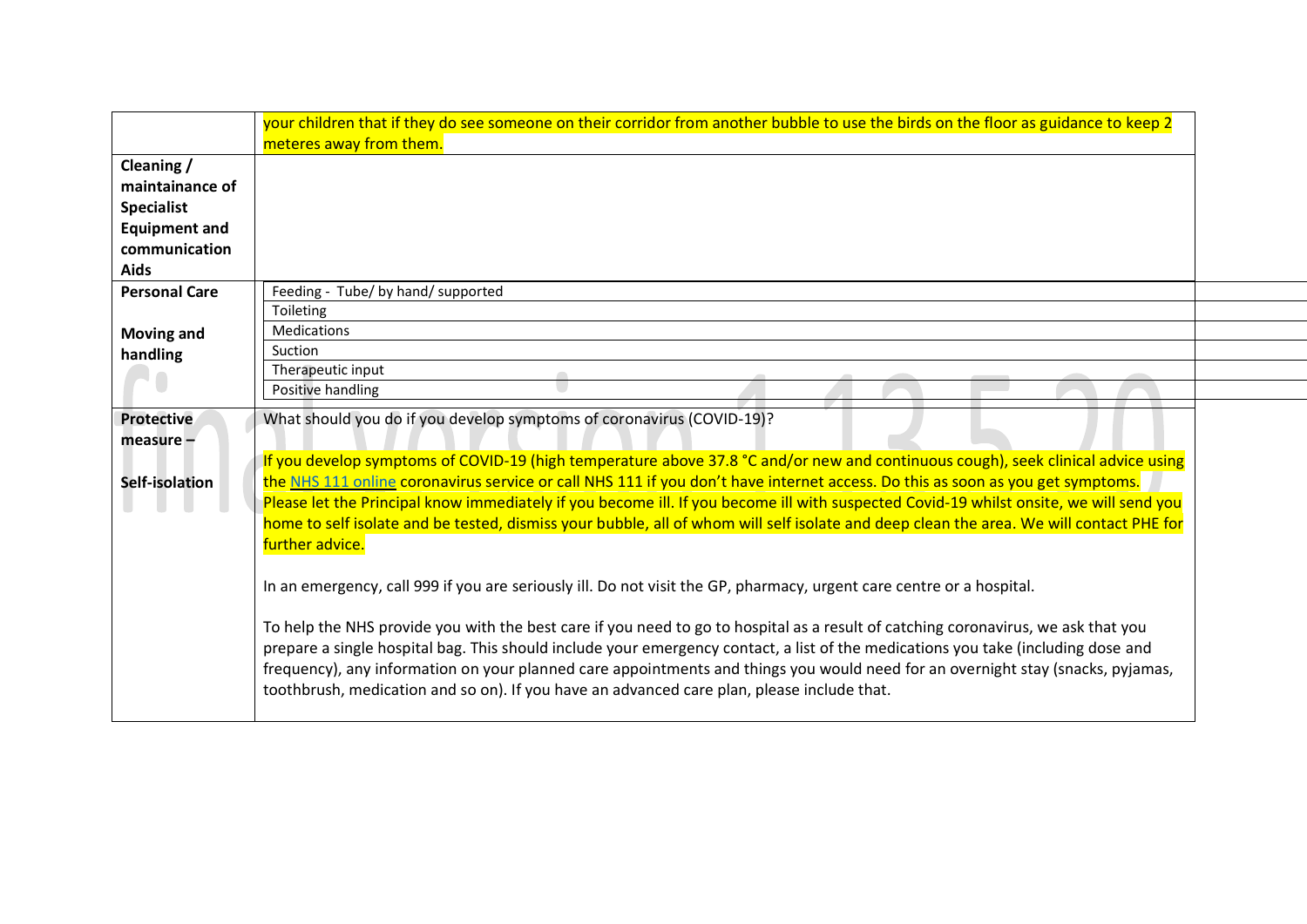| Protective                                        | National guidance updated on 7 <sup>th</sup> September advises that wearing a face covering or face mask in common areas in schools which                                                                                                                                                                                                                                                                                                                                                  |  |  |
|---------------------------------------------------|--------------------------------------------------------------------------------------------------------------------------------------------------------------------------------------------------------------------------------------------------------------------------------------------------------------------------------------------------------------------------------------------------------------------------------------------------------------------------------------------|--|--|
| $measure -$                                       | teach Year 7 or over may be useful in controlling transmission. Face coverings may be beneficial for short periods indoors where                                                                                                                                                                                                                                                                                                                                                           |  |  |
|                                                   | there is a risk of close social contact with people you do not usually meet and where social distancing and other measures cannot be                                                                                                                                                                                                                                                                                                                                                       |  |  |
| Personal                                          | maintained, for example on public transport or in shops. This does not apply to schools or other education settings. Schools and                                                                                                                                                                                                                                                                                                                                                           |  |  |
| <b>Protective</b>                                 | other education or childcare settings should therefore not require staff, children and learners to wear face coverings. Rochdale                                                                                                                                                                                                                                                                                                                                                           |  |  |
| <b>Equipment (PPE)</b>                            | advise the wearing of face coverings for parents at drop off and collection where local restrictions and additional measures are in                                                                                                                                                                                                                                                                                                                                                        |  |  |
|                                                   | place.<br>https://www.gov.uk/government/publications/coronavirus-covid-19-implementing-protective-measures-in-education-and-<br>childcare-settings/coronavirus-covid-19-implementing-protective-measures-in-education-and-childcare-settings#personal-<br>protective-equipment-ppe-including-face-coverings-and-face-masks                                                                                                                                                                 |  |  |
|                                                   |                                                                                                                                                                                                                                                                                                                                                                                                                                                                                            |  |  |
|                                                   | Changing habits, cleaning and hand and respiratory hygiene are effective measures in controlling the spread of the virus. Face<br>coverings (or any form of medical mask where instructed to be used for specific clinical reasons) should not be worn in any<br>circumstance by those who may not be able to handle them as directed (for example, young children, or those with special<br>educational needs or disabilities) as it may inadvertently increase the risk of transmission. |  |  |
|                                                   | In Rochdale schools, where a member of the school staff feel at risk then a mask may be worn however, this should not be a surgical<br>mask. Visors are available to each member of staff at Bamford Academy and worn where necessary.                                                                                                                                                                                                                                                     |  |  |
| <b>Use of Personal</b><br>Protective<br>Equipment | The majority of staff in education settings will not require PPE beyond what they would normally need for their work, even if they<br>are not always able to maintain a distance of 2 metres from others. It is important that risk is assessed to establish that personal<br>protective equipment is required and to ensure that the correct personal protective equipment is used.                                                                                                       |  |  |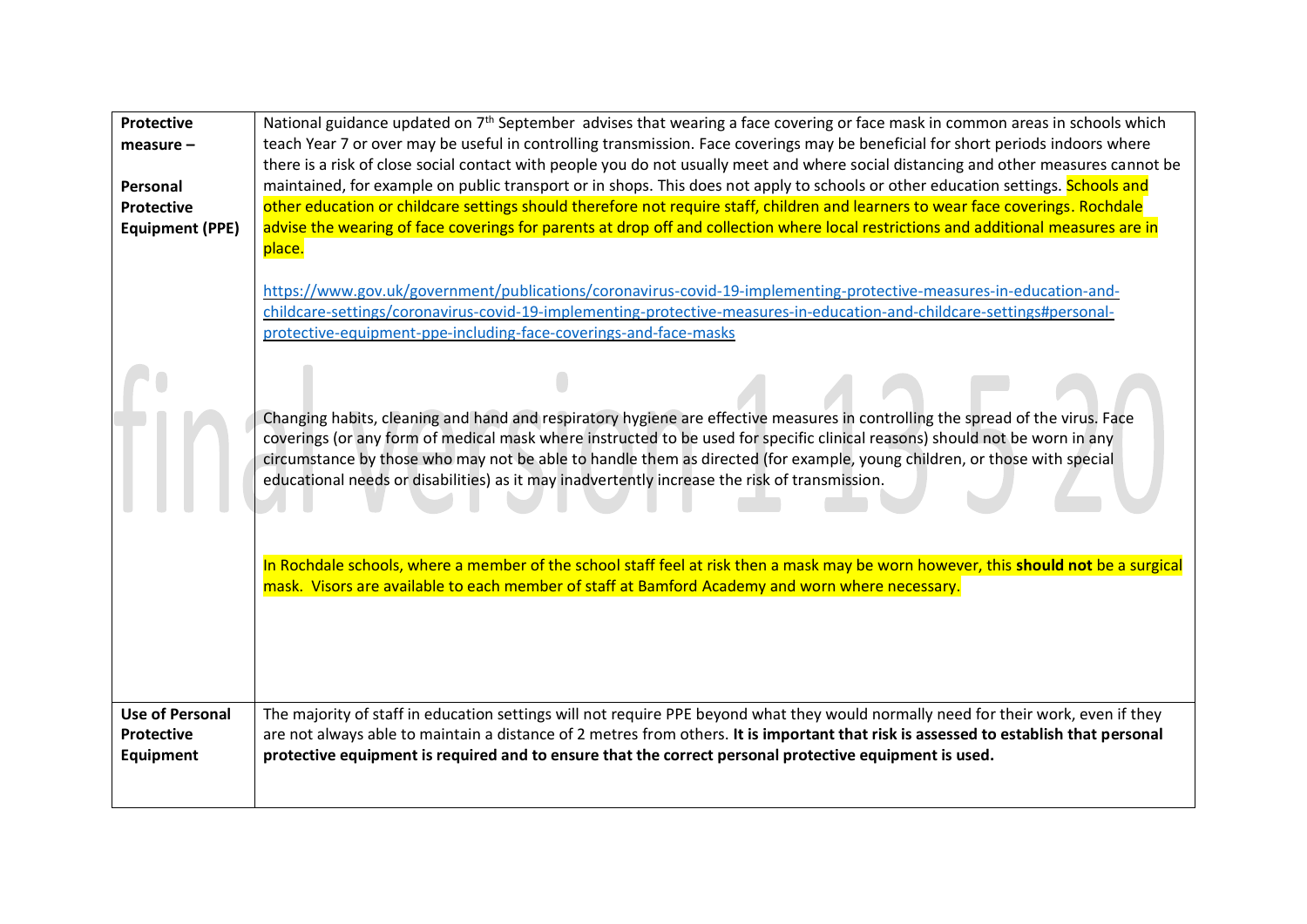| Personal protective equipment only needed in a very small number of cases including:                                                                                                                                                                                                                                                                                                                                                                                                                                                                                                                                                                                                                                                                                                                                                                                                                          |
|---------------------------------------------------------------------------------------------------------------------------------------------------------------------------------------------------------------------------------------------------------------------------------------------------------------------------------------------------------------------------------------------------------------------------------------------------------------------------------------------------------------------------------------------------------------------------------------------------------------------------------------------------------------------------------------------------------------------------------------------------------------------------------------------------------------------------------------------------------------------------------------------------------------|
| children, young people and students whose care routinely already involves the use of PPE due to their intimate care needs<br>should continue to receive their care in the same way<br>if a child, young person or other learner becomes unwell with symptoms of coronavirus while in their setting and needs<br>direct personal care until they can return home. A fluid-resistant surgical face mask should be worn by the supervising adult<br>if a distance of 2 metres cannot be maintained. If contact with the child or young person is necessary, then disposable<br>gloves, a disposable apron and a fluid-resistant surgical face mask should be worn by the supervising adult.<br>If a risk assessment determines that there is a risk of splashing to the eyes, for example from coughing, spitting, or vomiting,<br>then eye protection should also be worn. We are waiting for visors to arrive. |
| How does Personal Protective Equipment (PPE) protect me?                                                                                                                                                                                                                                                                                                                                                                                                                                                                                                                                                                                                                                                                                                                                                                                                                                                      |
| Gloves - protect you from picking up the COVID-19 virus from the environment (such as contaminated surfaces) or directly from<br>people with COVID-19. Care must be taken not to touch the face, mouth or eyes when wearing gloves. Gloves must be disposed of<br>correctly after each episode of care.                                                                                                                                                                                                                                                                                                                                                                                                                                                                                                                                                                                                       |
| Disposable plastic aprons – protect your uniform or clothes from contamination when providing care. Aprons must be removed and<br>disposed of after each episode of care correctly to prevent contaminating your hands.                                                                                                                                                                                                                                                                                                                                                                                                                                                                                                                                                                                                                                                                                       |
| Surgical masks - The aim of wearing a face mask is to protect your mouth and nose from resident's respiratory secretions. Wearing a<br>face mask also protect residents by minimising the risk of transmitting infection from yourself (via secretions or droplets from your<br>mouth, nose and lungs) to residents when you are caring for them.                                                                                                                                                                                                                                                                                                                                                                                                                                                                                                                                                             |
| Fluid repellent surgical masks (FRSM) – protect you from respiratory droplets produced by residents (e.g. when they cough or<br>sneeze), by providing a barrier to prevent these reaching your mouth and nose. They also protect residents from you and fellow care<br>workers as per surgical masks above. Do not go to work if you have symptoms of COVID-19.                                                                                                                                                                                                                                                                                                                                                                                                                                                                                                                                               |
| Eye protection – protect you from respiratory droplets produced by residents (e.g. when caring for a repeatedly coughing resident),<br>and from splashing of secretions, blood, body fluids or excretions such as vomit by providing a barrier to prevent these reaching your<br>eyes.                                                                                                                                                                                                                                                                                                                                                                                                                                                                                                                                                                                                                        |
|                                                                                                                                                                                                                                                                                                                                                                                                                                                                                                                                                                                                                                                                                                                                                                                                                                                                                                               |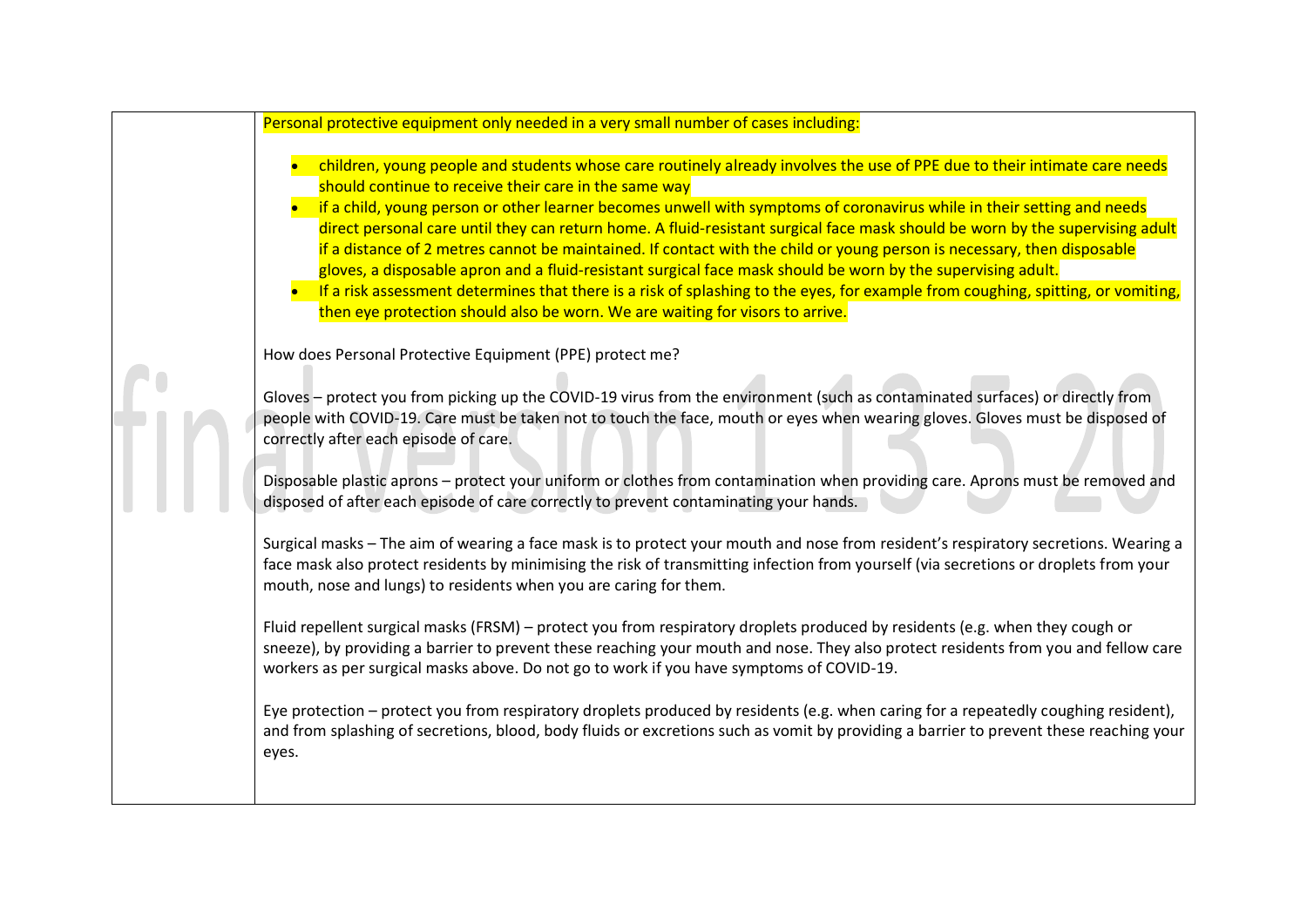New personal protective equipment must be used for each episode of care. It is essential that used personal protective equipment should be stored securely within disposable rubbish bags. These bags should be placed into another bag, tied securely and kept separate from other waste within the room. This should be put aside for at least 72 hours before being disposed of in school waste. The procedure is to go to the Disabled toilet and remove your PPE. Double bag it and place it in the bin provided. We have a dedicated disposal area for PPE. The cleaners know to check this area regularly and clear if necessary.

For aerosol generating procedures such as open suctioning of airways/tracheostomies, separate guidance applies https://www.gov.uk/government/publications/covid-19-personalprotective-equipment-use-for-aerosol-generating-procedures

[https://assets.publishing.service.gov.uk/government/uploads/system/uploads/attachment\\_data/file/878750/T2\\_poster\\_Recommen](https://assets.publishing.service.gov.uk/government/uploads/system/uploads/attachment_data/file/878750/T2_poster_Recommended_PPE_for_primary__outpatient__community_and_social_care_by_setting.pdf) ded PPE for primary outpatient community and social care by setting.pdf

|                                                  | <b>Staff providing</b><br>personal care within 2<br>metres or if social<br>distancing is difficult | If symptomatic, or staff<br>are unable to triage<br>ahead / assess | If asymptomatic (have<br>none of the symptoms<br>below) following triage | If someone is being<br>shielded in that<br>household |
|--------------------------------------------------|----------------------------------------------------------------------------------------------------|--------------------------------------------------------------------|--------------------------------------------------------------------------|------------------------------------------------------|
| Disposable gloves<br>(single use)                | <b>YES</b>                                                                                         | <b>YES</b>                                                         | <b>NO</b>                                                                | <b>YES</b>                                           |
| Disposable apron<br>(single use)                 | <b>YES</b>                                                                                         | <b>YES</b>                                                         | <b>NO</b>                                                                | <b>YES</b>                                           |
| Fluid repellent surgical<br>mask (sessional use) | YES (sessional use)                                                                                | <b>YES</b>                                                         | <b>NO</b>                                                                | <b>YES</b>                                           |
| Eye protection                                   | YES*                                                                                               | YES*                                                               | <b>NO</b>                                                                | YES*                                                 |

**Staff are advised to assess symptoms**:

**A well resident/client:** feels 100% well, seems themselves and not displaying any changes in behaviour or their daily routines.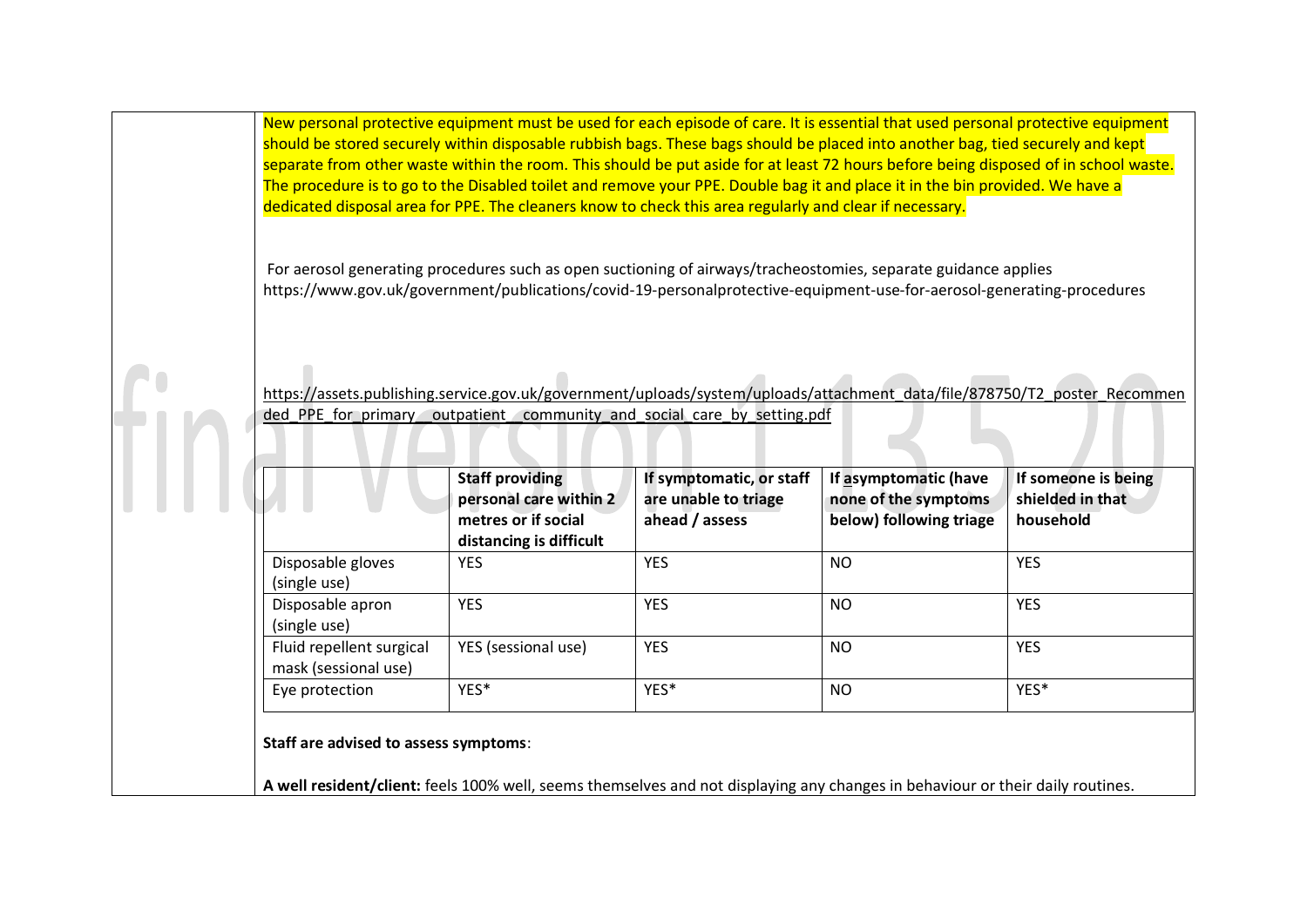|                        | An unwell, possible case of COVID-19: They can be displaying just one of the following symptoms - cough, temperature, vomiting,<br>diarrhoea, sleeping more than usual, complaining of not feeling themselves in anyway, agitated, cold, headache -anything that is not<br>feeling themselves could be a sign of COVID-19. Use all PPE including a mask. |
|------------------------|----------------------------------------------------------------------------------------------------------------------------------------------------------------------------------------------------------------------------------------------------------------------------------------------------------------------------------------------------------|
| <b>Putting on and</b>  | <b>Removal of PPE</b>                                                                                                                                                                                                                                                                                                                                    |
| removal of PPE         | Please see below links to videos for the putting on and removal of PPE                                                                                                                                                                                                                                                                                   |
|                        | https://www.youtube.com/watch?v=ozY50PPmsvE&feature=youtu.be                                                                                                                                                                                                                                                                                             |
|                        | https://www.gov.uk/government/publications/covid-19-how-to-work-safely-in-care-homes/covid-19-putting-on-and-removingppe-                                                                                                                                                                                                                                |
|                        | a-guide-for-care-homes-video                                                                                                                                                                                                                                                                                                                             |
|                        | This guidance covers the donning (putting on) and doffing (taking off) of personal protective equipment (PPE) for non-aerosol                                                                                                                                                                                                                            |
|                        | generating procedures (AGPs).                                                                                                                                                                                                                                                                                                                            |
| <b>Ordering</b>        | To order personal protective equipment please contact Gillian Manning. Site manager is monitoring PPE needs in school. If you use                                                                                                                                                                                                                        |
| personal<br>protective | your class allocation, please let them know asap.                                                                                                                                                                                                                                                                                                        |
| equipment              | Gillian.manning@rochdale.gov.uk                                                                                                                                                                                                                                                                                                                          |
| Waste                  | If school staff undertake cleaning duties, then they should use usual household products, such as detergents and bleach as these will                                                                                                                                                                                                                    |
|                        | be very effective at getting rid of the virus on surfaces. Frequently touched surfaces should be cleaned regularly. Cleaning staff will<br>clean the classrooms while the children are out at play but staff in bubbles should clean any toys or equipment used by the children.                                                                         |
|                        | Lidded bins are provided for safe waste storage                                                                                                                                                                                                                                                                                                          |
|                        | Personal waste (for example, used tissues, continence pads and other items soiled with bodily fluids) and disposable<br>$\bullet$                                                                                                                                                                                                                        |
|                        | cleaning cloths can be stored securely within disposable rubbish bags.                                                                                                                                                                                                                                                                                   |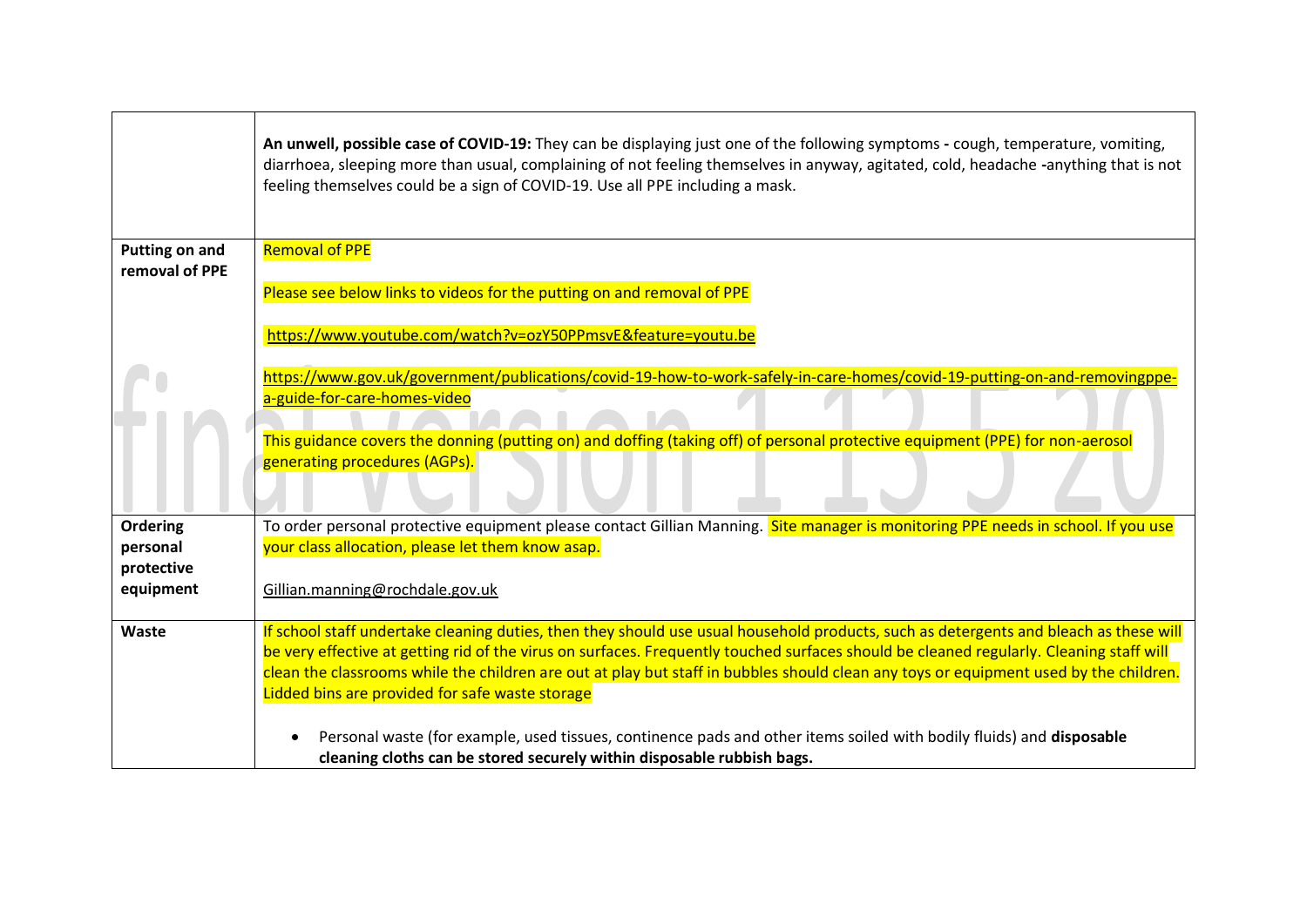|                                      | USED PPE should also be placed in a disposable rubbish bag.<br>$\bullet$                                                                                                                                                                                                 |
|--------------------------------------|--------------------------------------------------------------------------------------------------------------------------------------------------------------------------------------------------------------------------------------------------------------------------|
|                                      | These bags should be placed into another bag, tied securely and kept separate from other waste. This should be put aside for at least<br>72 hours before being put in the usual waste bin for disposal as normal.                                                        |
|                                      | https://www.gov.uk/government/publications/covid-19-residential-care-supported-living-and-home-care-guidance/covid-                                                                                                                                                      |
|                                      | 19guidance-on-home-care-provision                                                                                                                                                                                                                                        |
|                                      |                                                                                                                                                                                                                                                                          |
| <b>School Transport</b>              |                                                                                                                                                                                                                                                                          |
| (social distancing,<br>use of PA and |                                                                                                                                                                                                                                                                          |
| escorts, parental                    |                                                                                                                                                                                                                                                                          |
| drop off/pick up)                    |                                                                                                                                                                                                                                                                          |
| <b>Provision in the</b>              |                                                                                                                                                                                                                                                                          |
| home (working                        | Initial risk assessment should take place by phone prior to entering the parent/child home OR at 2 metres social distance on                                                                                                                                             |
| between settings<br>in community     | entering.                                                                                                                                                                                                                                                                |
| and in homes.                        |                                                                                                                                                                                                                                                                          |
| <b>Specialist care</b>               |                                                                                                                                                                                                                                                                          |
| Oxygen                               |                                                                                                                                                                                                                                                                          |
|                                      |                                                                                                                                                                                                                                                                          |
|                                      |                                                                                                                                                                                                                                                                          |
| Symptoms of<br>COVID-19              | The advice for anyone in any setting is to follow these main guidelines.                                                                                                                                                                                                 |
|                                      | 1. The most common symptoms of coronavirus (COVID-19) are recent onset of a new continuous cough and/or high temperature. If                                                                                                                                             |
|                                      | you have these symptoms, however mild, stay at home and do not leave your house for 7 days from when your symptoms started (if<br>you live alone), or 14 days (if you live with someone who has symptoms). You do not need to call NHS 111 to go into self-isolation. If |
|                                      | your symptoms worsen during home isolation or are no better after 7 days, contact NHS 111 online. If you have no internet access,                                                                                                                                        |
|                                      | you should call NHS 111. For a medical emergency dial 999.                                                                                                                                                                                                               |
|                                      |                                                                                                                                                                                                                                                                          |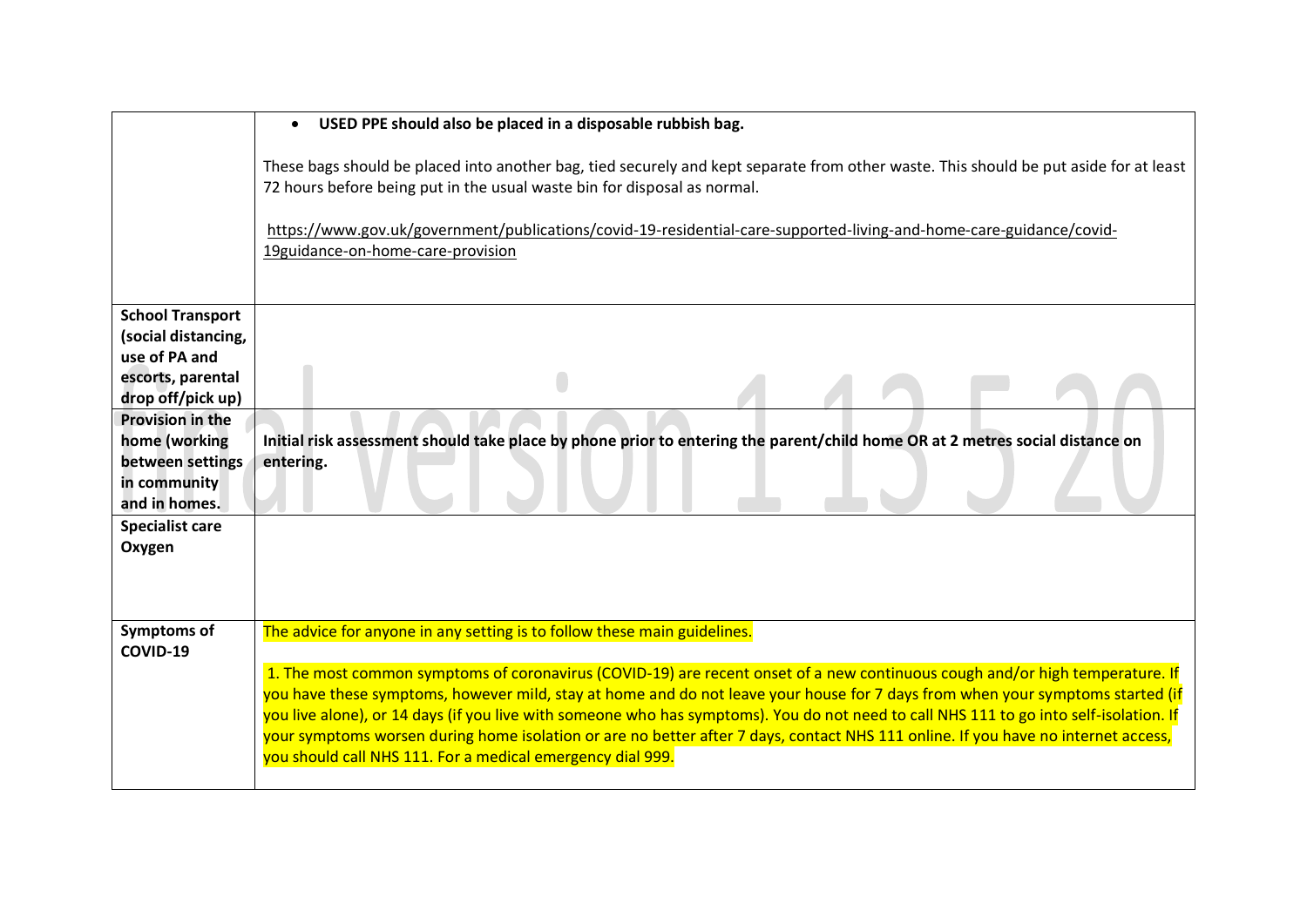|                             | 2. Wash your hands more often than usual, for 20 seconds using soap and hot water, particularly after coughing, sneezing and<br>blowing your nose, or after being in public areas where other people are doing so. Use hand sanitiser if that's all you have access to.                                                                                                                                      |
|-----------------------------|--------------------------------------------------------------------------------------------------------------------------------------------------------------------------------------------------------------------------------------------------------------------------------------------------------------------------------------------------------------------------------------------------------------|
|                             | 3. To reduce the spread of germs when you cough or sneeze, cover your mouth and nose with a tissue, or your sleeve (not your<br>hands) if you don't have a tissue, and throw the tissue in a bin immediately. Then wash your hands or use a hand sanitising gel.                                                                                                                                             |
|                             | 4. Clean and disinfect regularly touched objects and surfaces using your regular cleaning products to reduce the risk of passing the<br>infection on to other people.                                                                                                                                                                                                                                        |
|                             | https://www.gov.uk/government/collections/coronavirus-covid-19-list-of-guidance                                                                                                                                                                                                                                                                                                                              |
|                             |                                                                                                                                                                                                                                                                                                                                                                                                              |
| <b>Other</b><br>information | Contact the Emergency Response Centres for Rochdale Borough Tel: 01706 923685 for support to access emergency food and<br>supplies, shopping, collecting medicines and wider welfare needs such as benefits, community support and wellbeing.                                                                                                                                                                |
| What parents can<br>do      | talk to their children about coronavirus (COVID-19), social distancing and handwashing<br>$\bullet$<br>reinforce the social distancing and handwashing messages at home, by reminding their children of these.<br>follow guidance for households with possible coronavirus infection<br>do not gather at entrances or in playgrounds, and model social distancing so that their children learn good practice |

## Updated 2020.

**PLEASE NOTE Guidance is being regularly updated, the link below will enable you to find updates:** 

**https://www.gov.uk/search/all?topical\_events%5B%5D=coronavirus-covid-19-uk-government-response&order=updated-newest**